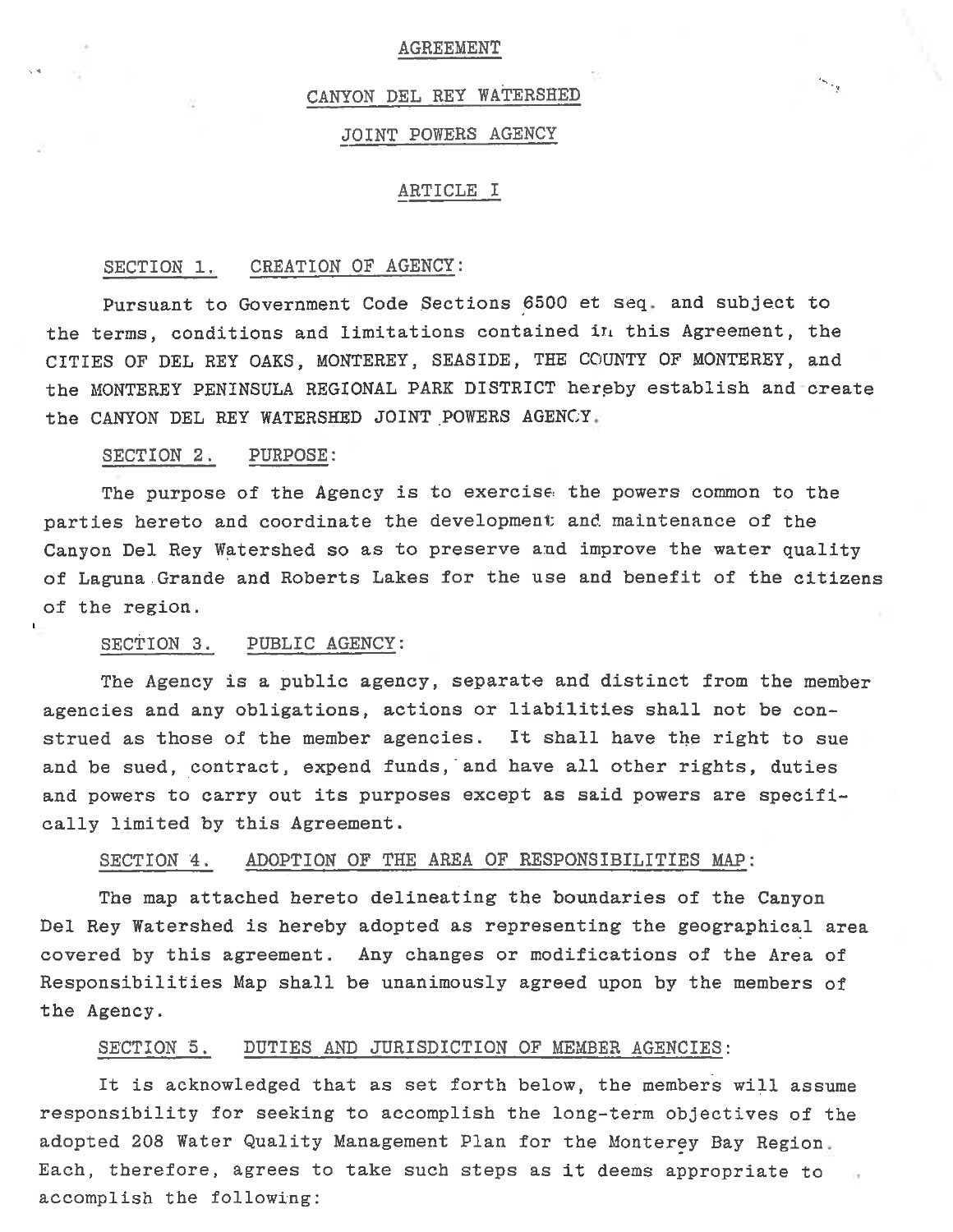(a) Develop ordinances and best management practices to mitigate erosion and runoff in the watershed.

(b) Pursue outside funding to reduce local costs of capital improvements.

(c) Negotiate allocation of costs for lake improvement and restoration.

#### SECTION 6. FEDERAL AND STATE FUNDS AND GRANTS:

The Agency may make application for, receive, and expend State and Federal funds, provided that any matching requirements, or any future financial obligations on any member agency must first be approved by said member agency

#### ARTICLE II

#### ORGANIZATION

#### SECTION 1. MEMBERSHIP:

t.

Each member Agency shall have one vote and shall appoint one elected or appointed official and one alternate to serve on the Agency. The representative shall serve at the pleasure of the appointing member Agency. The member Agency shall notify the Agency of its representative alternate, and any subsequent changes

#### SECTION 2. OFFICERS:

The representatives shall elect a Chairman and a Vice-Chairman who shall serve a term of one year. If there is a vacancy, the representatives shall elect one from among themselves to serve for the remainder of the term.

#### SECTION 3. MEETINGS:

The Agency shall establish an annual meeting and shall meet at least annually. It may establish such regular or special meetings as are necessary to accomplish the business of the Agency.

It shall meet in one of the member cities unless special circumstances require a meeting outside said boundaries. All meetings shall be open to the public and the agency shall give such notice as required by law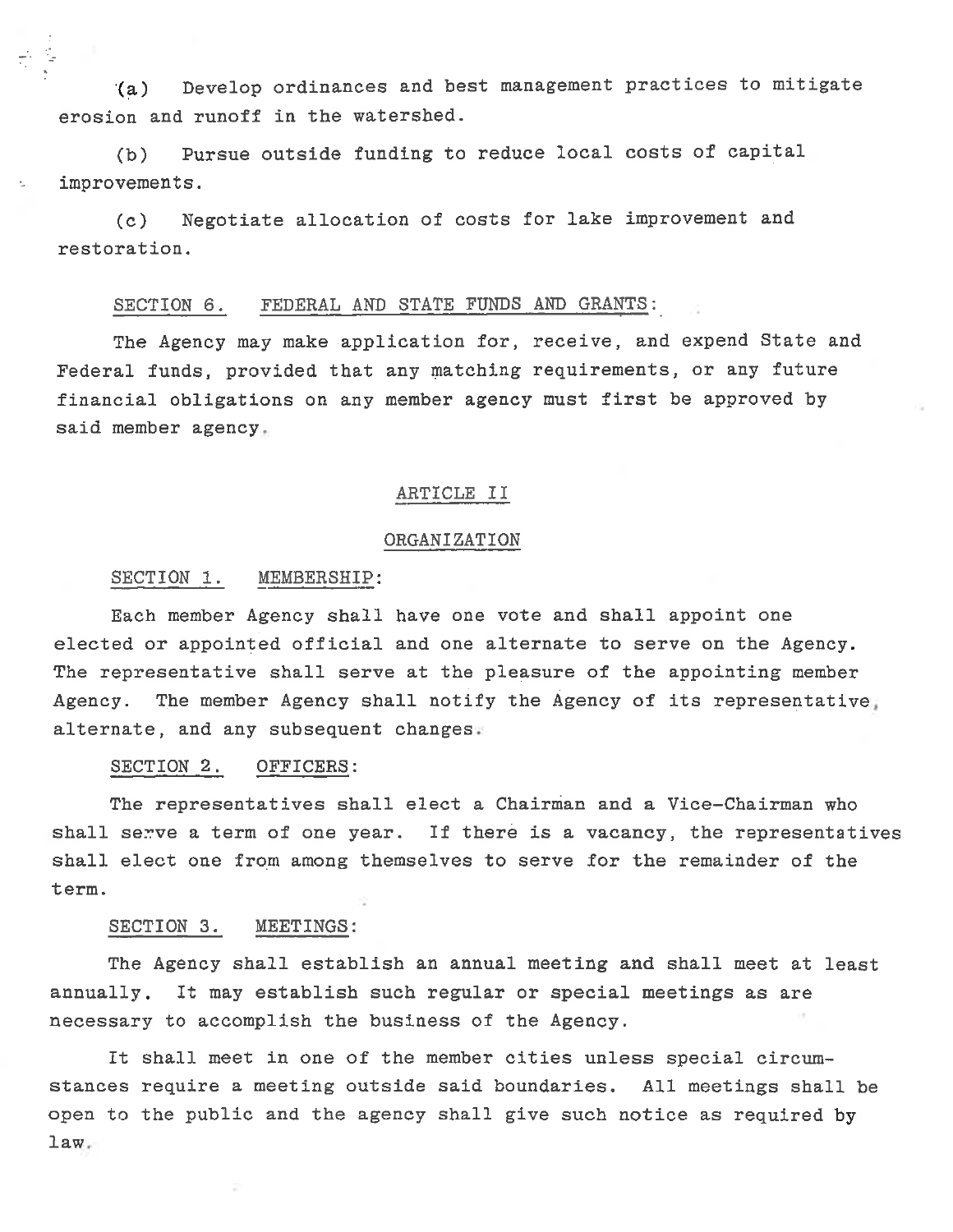#### SECTION 4. BY-LAWS:

The Agency may adopt such By-laws, rules and regulations as it deems necessary to conduct its business and carry out the purposes of the Agency.

#### SECTION 5. SECRETARY AND OTHER PERSONNEL:

The Agency shall designate one of the member Agencies to serve as Secretary to the Agency for one year on a rotating basis. The Secretary shall provide such administrative and clerical services as are necessary to carry out the Agency business including the preparation of minutes, correspondence and maintenance of the Agency files. The Secretary shall provide personnel to perform this service at no cost to the Agency.

No permanent staff shall be retained without the unanimous consent of all member agencies. Whenever services beyond normal clerical and administrative assistance is required, the Agency shall attempt to have said services provided by the staff of one of the member agencies, for which it may-reimburse said member Agency.

#### ARTICLE III

#### FINANCIAL AND MISCELLANEOUS PROVISIONS

#### SECTION 1. DESIGNATION OF DEPOSITORY:

Pursuant to Government Code Section 6505 5, the Treasurer of the CITY OF MONTEREY **EXECUTE:** MONTEREY **CITY OF** MONTEREY depository of the Agency funds and shall have all rights, duties and obligations as are imposed by law. The CITY OF MONTEREY shall be paid for said services in an amount determined by the Agency plus the actual cost of any external audit that may be required by law

#### SECTION 2. BUDGET - LIMITATION OF EXPENDITURES AND OBLIGATIONS:

The Agency shall propose such budgets, either for annual operating expense or for specific expenditures or projects as may be necessary to carry out the purposes of this Agreement. Each said budget shall set forth the contribution and the time of said contribution required of each member Agency. No budget shall be adopted until approved in writing by each member Agency. Once approved, said budget shall be a binding obligation on the member Agency to provide the funds as set forth therein and shall be full authority for the expenditure of said funds by the Agency.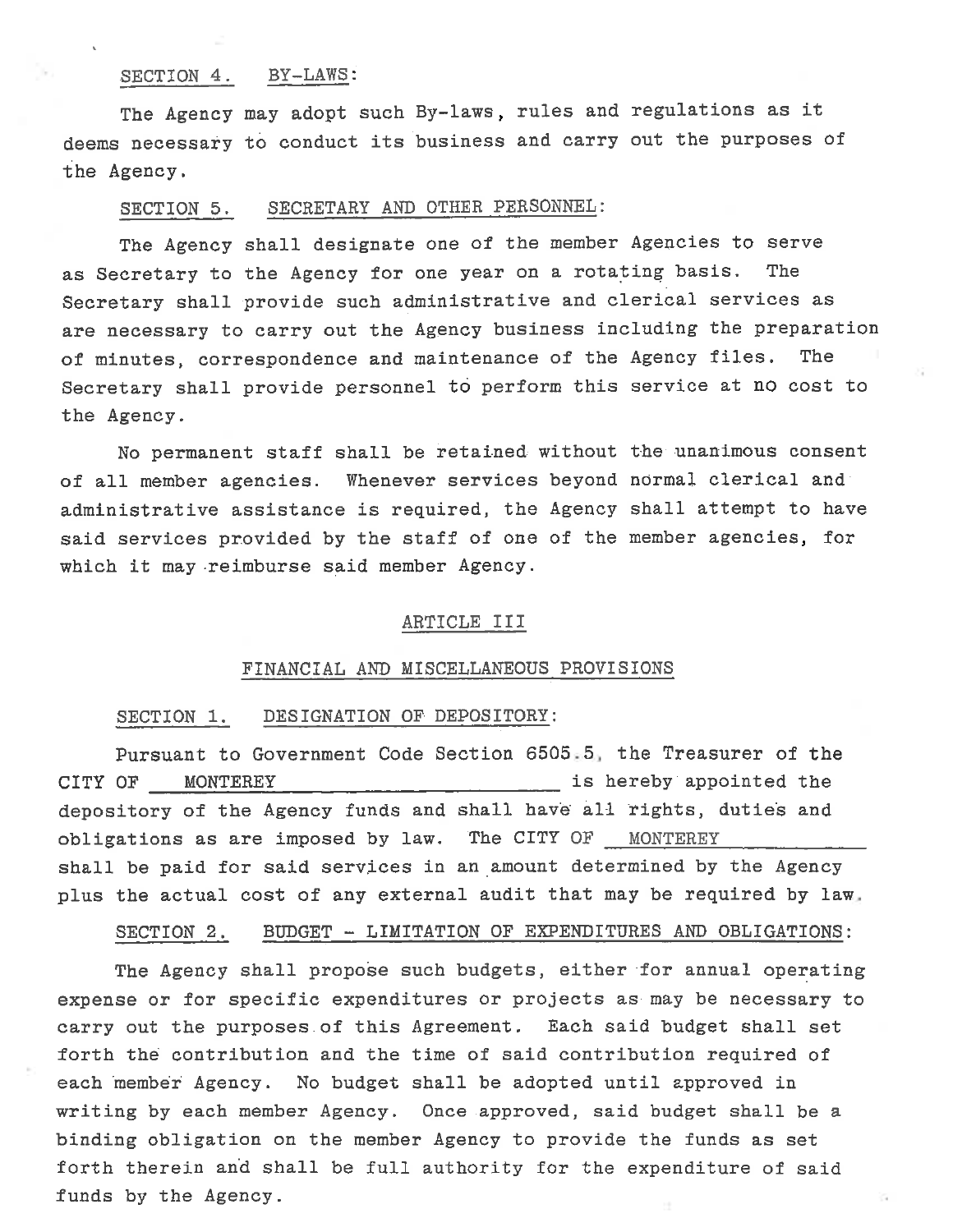## SECTION 2.1. DEBTS AND LIABILITIES:

Under the authority of Section 6508.1 Government Code the debts, liabilities, and obligations of the Agency are solely those of the Agency and not those of the parties to the agreement

#### SECTION 2.2. INSURANCE

Agency shall obtain a policy or policies of insurance covering all of its operations: (including public liability and property damage) with sufficient policy limits to afford reasonable protection to the Agency and its members. Each member Agency shall be named as coinsured on any policy or policies of insurance obtained.

# SECTION 3. EFFECTIVE DATE - TERM OF AGENCY:

The Agency shall be deemed created upon the last date on which all of the member Agencies have executed this agreement. The Agency shall continue in existence until terminated by unanimous consent or until three (3) members withdraw

#### SECTION 4. AMENDMENT:

Any proposed amendment shall be submitted to each member Agency at least thirty (30) days prior to its adoption, and provided further that Article I, Section 4, and Article III, Section 2, shall not be amended nor shall any provision be added which imposes financial liability or responsibility on a member Agency without its consent.

#### SECTION 5. WITHDRAWAL:

A member may withdraw at any time provided said member shall continue to make any financial contribution to the Agency previously agreed to in writing.

### SECTION 6. DISPOSITION OF ASSETS ON TERMINATION:

Upon termination, the Agency shall distribute any remaining cash or equivalent equally, provided it may retain sufficient funds to meet any outstanding obligations. The Agency shall distribute such other assets as it sees fit.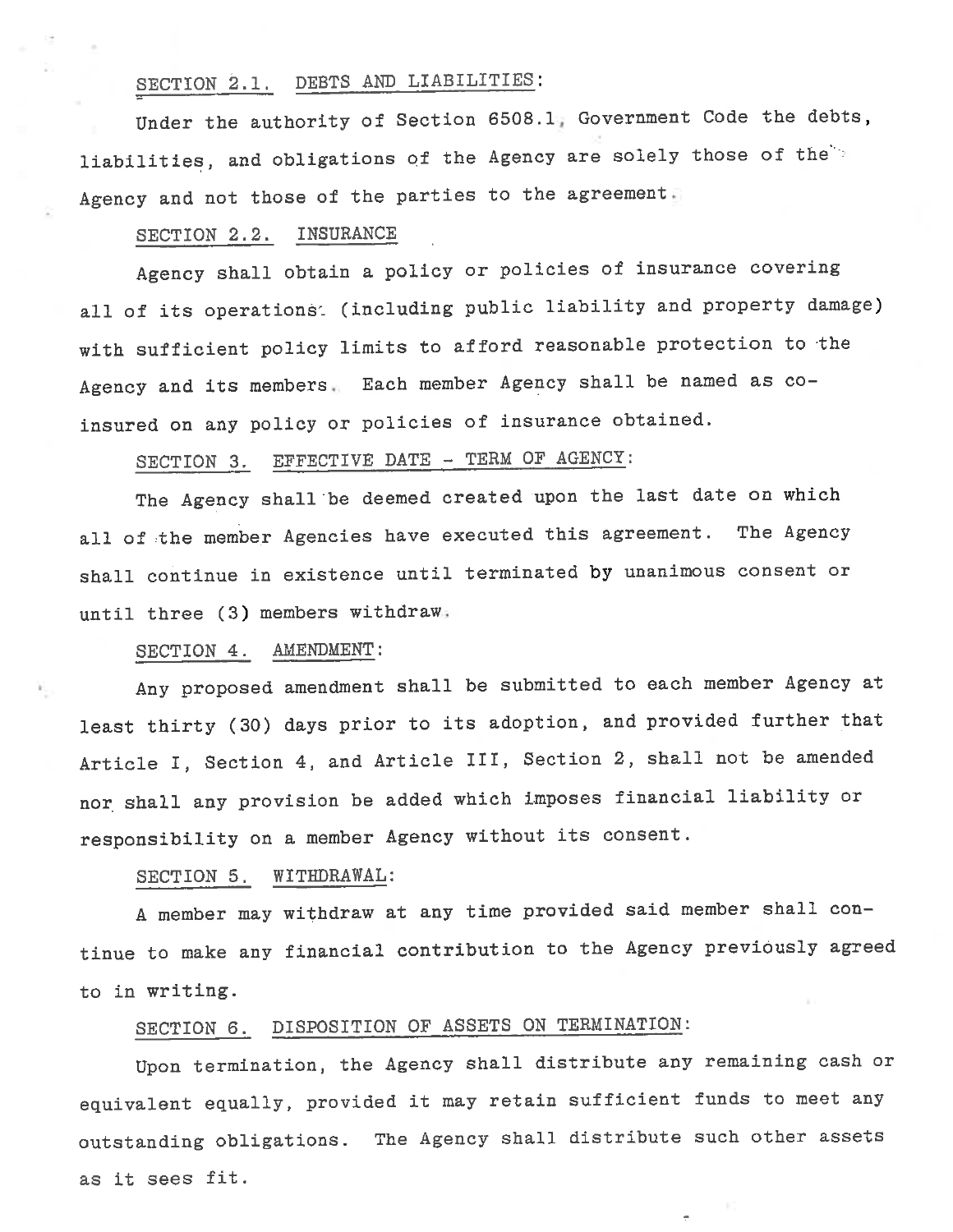IN WITNESS WHEREOF, the parties hereto have executed this CANYON DEL REY WATERSHED JOINT POWERS AGENCY AGREEMENT as of the date(s) indicated, and it is agreed that the document may be executed in counterpart by the individual agencies.

 $\chi$  .

| By:                      | rlet P<br>Gerald T. Fry  |  |  |  |
|--------------------------|--------------------------|--|--|--|
| Title:                   | Mayor                    |  |  |  |
| Date:                    | October 8, 1980          |  |  |  |
| Attested<br>By:          |                          |  |  |  |
| Title.                   | $0$ 'Hearn<br>City Clerk |  |  |  |
| Agency: City of Monterey |                          |  |  |  |
| Date:                    | 112221980                |  |  |  |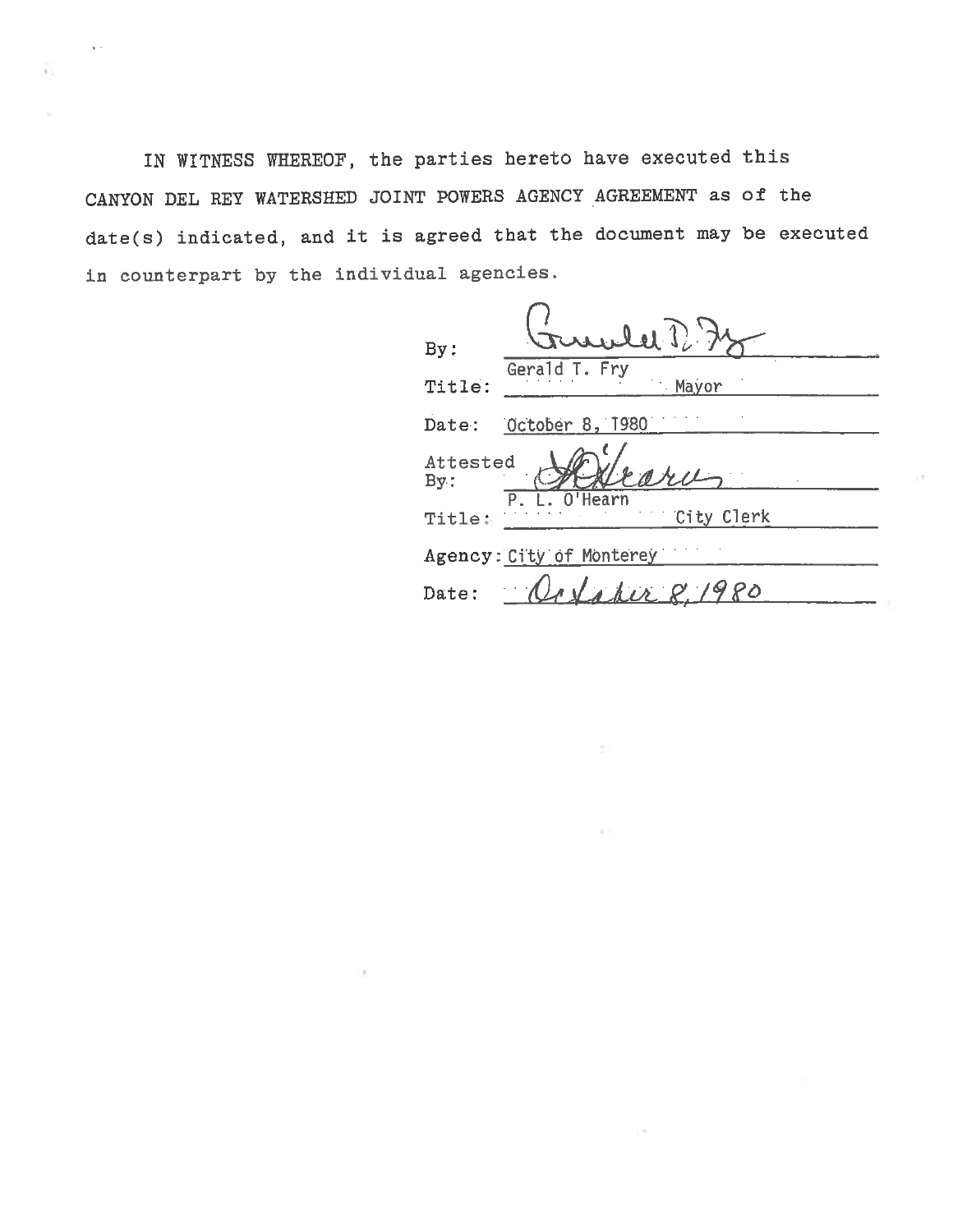

October 9, 1980

GERALD FRY Coundir Memberli DAH:EL ALBERT

Mayor

f-^.. '."^; i-'iiL.'i-'-K'. LOUIS GOLD TED: HOOKES

Cirv. Manager. **JOHN OURIN** 

Mr. Uilber E. Smith, Executive Director Association of Monterey Bay Area Governments P. 0. Box 190 Monterey, California 93940

Dear Mr. Smith:

Enclosed is a fully executed agreement for the Canyon Del Rey Watershed Joint Powers Agency. The Agreement was authorized on October 7, 1980 by the Council's adoption of the enclosed Resolution No. 14, 150 C. S.

Thank you for your continuing assistance.

Sincerely,

 $4\lambda$ 

P. L. O'Hearn City Clerk

/p1oh Enclosure

CC: Cities of Seaside and Del Rey Oaks

Monterey Peninsula Regional Park District Airport District

Monterey County Administrative Officer Flood Control District Engineer Director of Public Works Director of Building Inspection Counsel

Ford Ord Director of Facilities Engineering Monterey City Attorney Director of Public Works Planning Director Building Department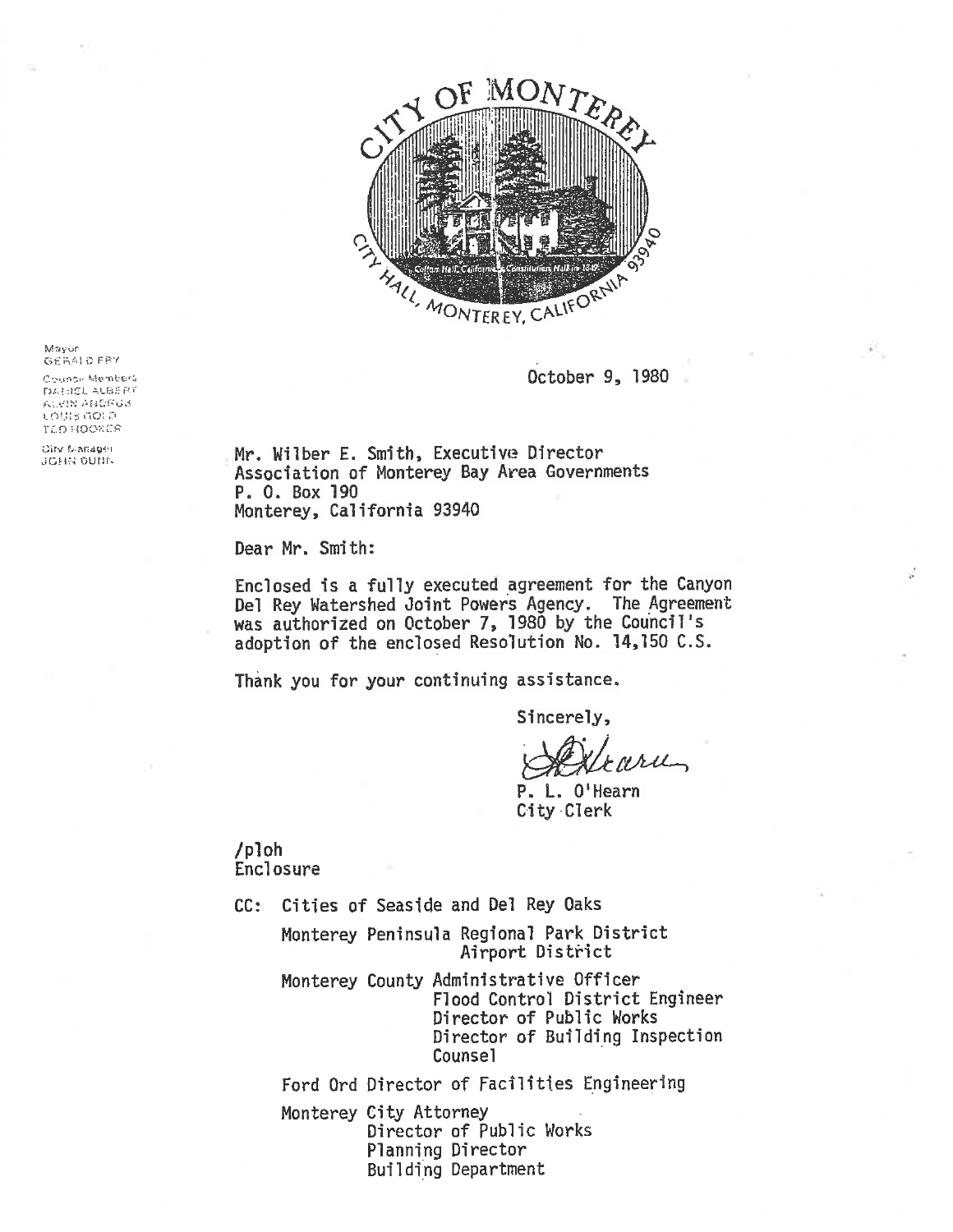|        |             | COUNCIL MEETING OCTOBER 7, 1980 |
|--------|-------------|---------------------------------|
| CITY O | AGENDA ITEM | $TI-I-3$                        |
|        | $14.250$ .  |                                 |

To: City Manager

From; Planning Director

Date: October 2, 1980

Subject: CANYON DEL REY WATERSHED JOIN" POWERS AGENCY

> Recommendation: That the City Council authorize execution of an Agreement for the Canyon Del Rey Watershed Joint Powers Agency.

Policy Implications: Execution of the Agreement will commit the City of Monterey to work with other agencies in the watershed to coordinate the maintenance of the watershed and improve the water quality of Laguna Grande and Roberts Lakes.

Problem Statement and Discussion: The Canyon Del Rey Watershed Joint Powers Agency Agreement-has been held in abeyance awaiting a County of Monterey decision. The County has now executed the leaside has also signed the Agreement. The Monterey Peninsula Regional Park District signed an earlier version of the Agreement and are likely to sign the current Agreement. Fort Ord has agreed to cooperate in Joint Powers Agency efforts but cannot join the Agency. The Monterey Peninsula Airport District has declined to join the Joint Powers Agency. This leaves only the City of Del Rey Oaks who have yet to conceptually agree to sign the Agreement and join the Joint Powers Agency. With the exception of Del Rey Oaks, the major agencies in the watershed have thus agreed to join the Joint Powers Agency.

The Agreement and a Resolution authorizing its execution are attached. At this time, it is proposed that capital improvements to the watershed be funded by State and Federal agencies. The Joint Powers Agency members would pay operational and maintenance costs. Depending on what formula is finally agreed to, the City of Monterey's annual cost could approximate \$20, 000.

Given that the City of Monterey could be a major contributor to Given that the City of Monterey could be a major contributor to<br>the watershed's water quality problem if Monterey II is annexed, the watershed's water quality problem if Monterey II is annexed<br>and a primary beneficiary if the Laguna Grande and Roberts Lake and a primary beneficiary if the Laguna Grande and Roberts Lake<br>water quality is improved, the City should support some reasonable means of resolving the watershed's water quality issues Execution of this Joint Powers Agreement is a first step to resolving those issues.

 $\gamma$ e/2

Richard M. Garrod

RMG:cp Attachments: Resolution Agreement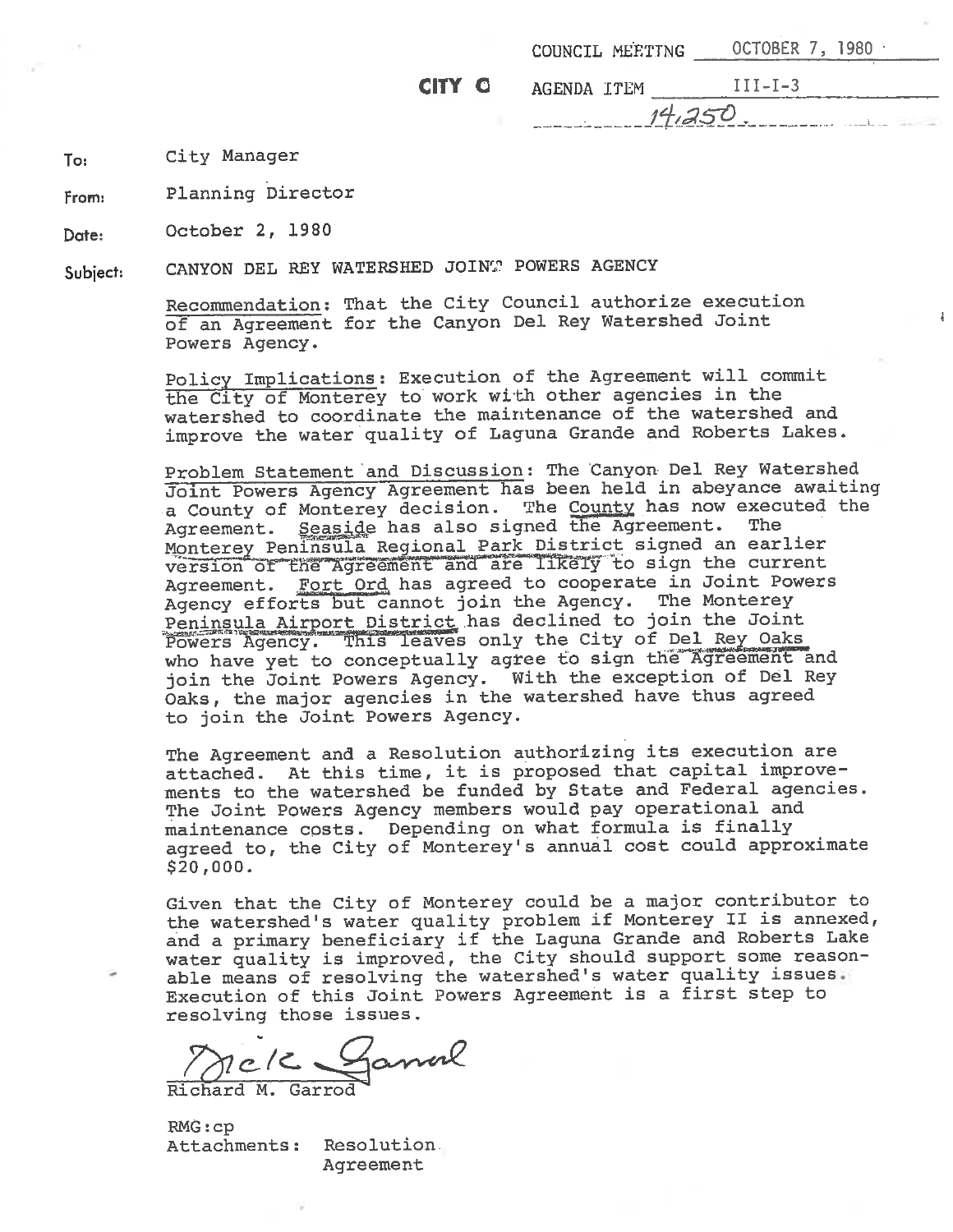City Club

| Report to Monterey County Board of Supervisors |  |  |  |  |  |  |  |
|------------------------------------------------|--|--|--|--|--|--|--|
|------------------------------------------------|--|--|--|--|--|--|--|

| Report to Monterey County Board of Supervisors                                                                                                 |                                                   | CEPLO, DPW, CA                                          |  |  |
|------------------------------------------------------------------------------------------------------------------------------------------------|---------------------------------------------------|---------------------------------------------------------|--|--|
| <b>SUBJECT</b><br>CLARIFICATION OF THE MONTEREY PENINSULA<br>AIRPORT DISTRICT'S ROLE IN THE CANYON DEL<br>REY WATERSHED JOINT POWERS AGREEMENT | <b>BOARD</b><br>MEETING<br><b>DATE</b><br>9/23/80 | <b>AGENDA</b><br><b>NUMBER</b><br>NON-<br><b>AGENDA</b> |  |  |
| Administrative Management<br>DEPARTMENT                                                                                                        |                                                   |                                                         |  |  |

#### DISCUSSION

As you may recall, on September 2, 1980, your Board received a report and recommendation from me concerning participation in the Canyon Del Rey Watershed Joint Powers Agreement (J. P.A. ). In the report, I noted the cities of Monterey and Seaside and the Monterey Peninsula Regional Park District had approved the agreement in concept. Also, I mentioned the Monterey Peninsula Airport District and Fort Ord were expected to contribute maintenance costs and adopt measures to help reduce pollution of the lakes (Roberts and Laguna Grande).

It should be clarified the Monterey Peninsula Airport District has not expressed a willingness, at this time, to support maintenance costs of the lakes or to participate in a joint powers agreement. While the Airport District has participated in AMBAG's technical committee meetings on this subject, it contends that the Airport District is not a contributor to the pollution problems at the lakes.

In my report, I noted the District was "expected" to join the J. P.A. primarily because AMBAG has identified the Airport District both as a separate entity in the watershed area and a contributor to the pollution in the lakes. The pollution 1s alleged to occur from the petroleum (gas and oil) washed off the airport runways and sediment eroding from the airport property into the drainage basin.

AMBAG is currently working with Fort Ord to establish control measures for the federal facility. The Director of Facilities Engineering, Colonel Robert Cremer, has already committed Fort Ord to assisting in mitigating pollution problems.

 $\boldsymbol{\rho}$ Millin D. Mose RICHARD ANDREWS (U

Administrative Officer September 19, 1980

RA:CT:jm

cc: Dick Ford, Director, Monterey Peninsula Airport District Wilbur Smith, Director, AMBAG

SEP 2 3 iaau

'ij

AD-03-5/80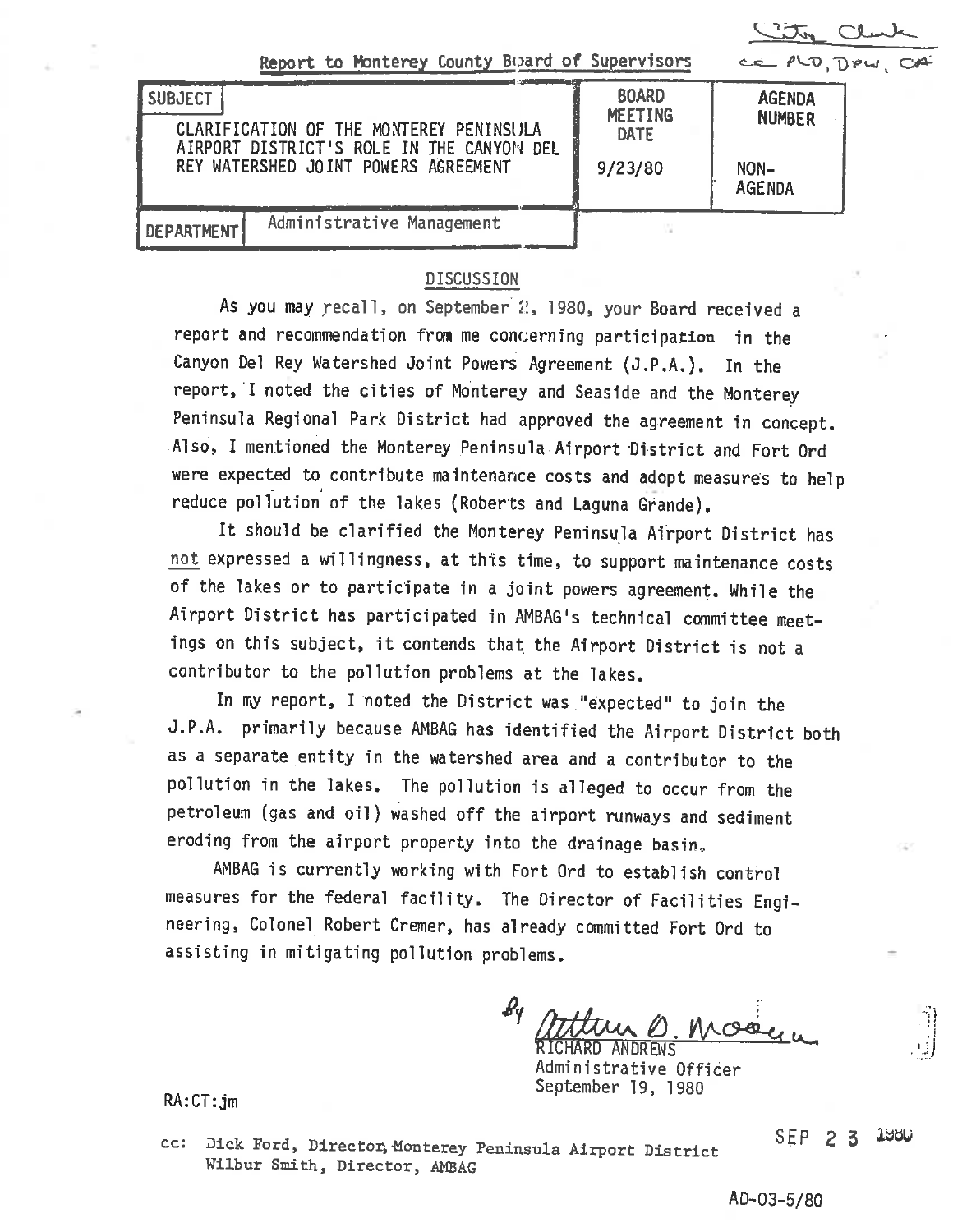ec: Cont'd. Loran Bunte, Flood Control District Engineer Bruce McClain, Director of Public Works Bill darke. Director of Building Inspection Ralph Kuchler, County Counsel ×. Cities of Seaside, Monterey, Del Rey Oaks Monterey Peninsula Park District Fort Ord, Colonel Cremer, Director of Facilities Engineenpg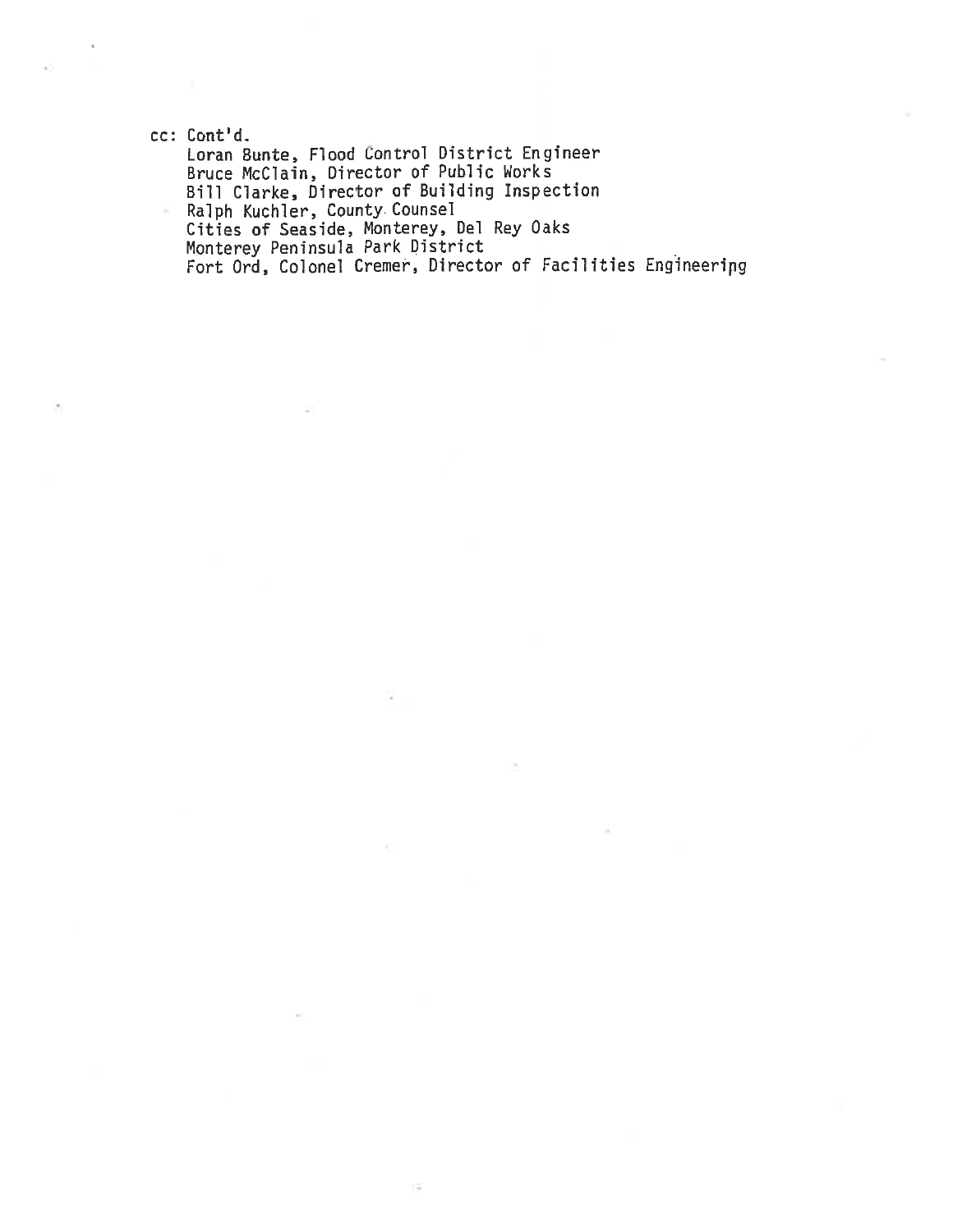

r-

ASSOCIATION OF MONTEREY BAY AREA

MAIL ADDRESS: P.O. BOX 190, M ONTEREY, CALIFORNIA 93940 . TELEPHONE (408) 624-2117 OFFICE LOCATION: 23845 HOLMAN HIGHWAY, SUITE 227

# MEMORANDUM SEP 2 2 1980

- TO: Robert Franco, Mayor, Del Rey Oaks John Dunn, City Manager, City of Honterey Roger Kemp, City Manager, Seaside Gary Tate, Manager, Monterey Peninsula Regional Park District
- FROM: Wither E. Smith, EXECUTIVE DIRECTOR
- SUBJECT: Canyon Del Rey Watershed Joint Powers Agency
- DATE: September 18, 1980

Attached is a copy of the amended agreement for the Canyon Del Key Watershed Joint Powers Agency, as adopted and executed by the County of Monterey on September 2, 1980. You will note that Section 2.1 Debts and Liabilities and Section 2.2 Insurance have been added by Monterey County on the recommendation of their Legal Counsel.

In order that we may consummate formation of the new agency, your consideration of the enclosed agreement and approval for execution would be very much appreciated. Please send me a copy of the executed agreement as soon as you have acted. Approval will clear the way for further steps to obtain funding for lake restoration measures.

WES/tdm

Enc.

ec: Richard Andrews Administrative Officer, Hcnterey County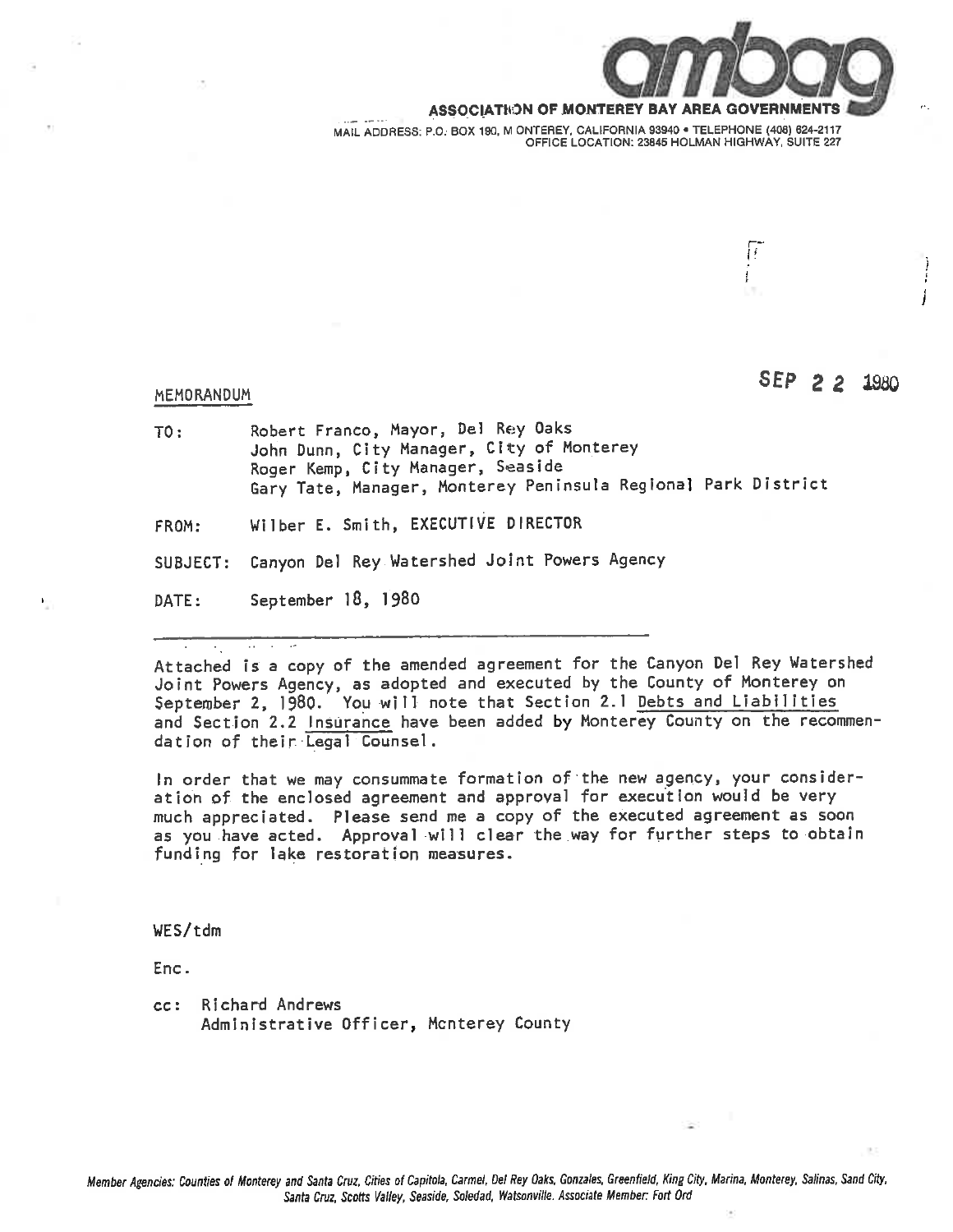Mr. Wilber E. Smith, Executive Director Association of Monterey Bay Area Governments P. 0. Box 190 Monterey, California 93940

City of Seaside City Hall 440 Harcourt Avenue Southeast Seaside, California 93955

 $\mathcal{L}_{\text{eff}}$  .

City of Del Rey Oaks City Ha11 650 Canyon Del Rey Road Del Rey Oaks, California 93916

Monterey Peninsula Regional Park District P. 0. Box 935 Cannel Valley, California 93924

Mr. Nick Ford Monterey Peninsula Airport District P. 0. Box 550 Monterey, California 93940

Mr. Richard Andrews Monterey County Admimstrative Officer Monterey County Court House 240 Church Street Salinas, California 93901

> Mr. Loran Bunte, Flood Control District Engineer Mr. Bill Clarke, Director of Building Inspection Mr. Ralph Kuchler, Esq., Monterey County Counsel

Mr. Bruce McClain, Director of Public Works Monterey County 312 East Alisal Street Salinas, California 93901

Director of Facilities Engineering )Note: Col Robert D. Cremer AFZW-FE Fort Ord, California 93941 Cannot use his name on mail, otherwise it is pulled from distribution and mailed to his home!!!!!!! (per Fort Ord)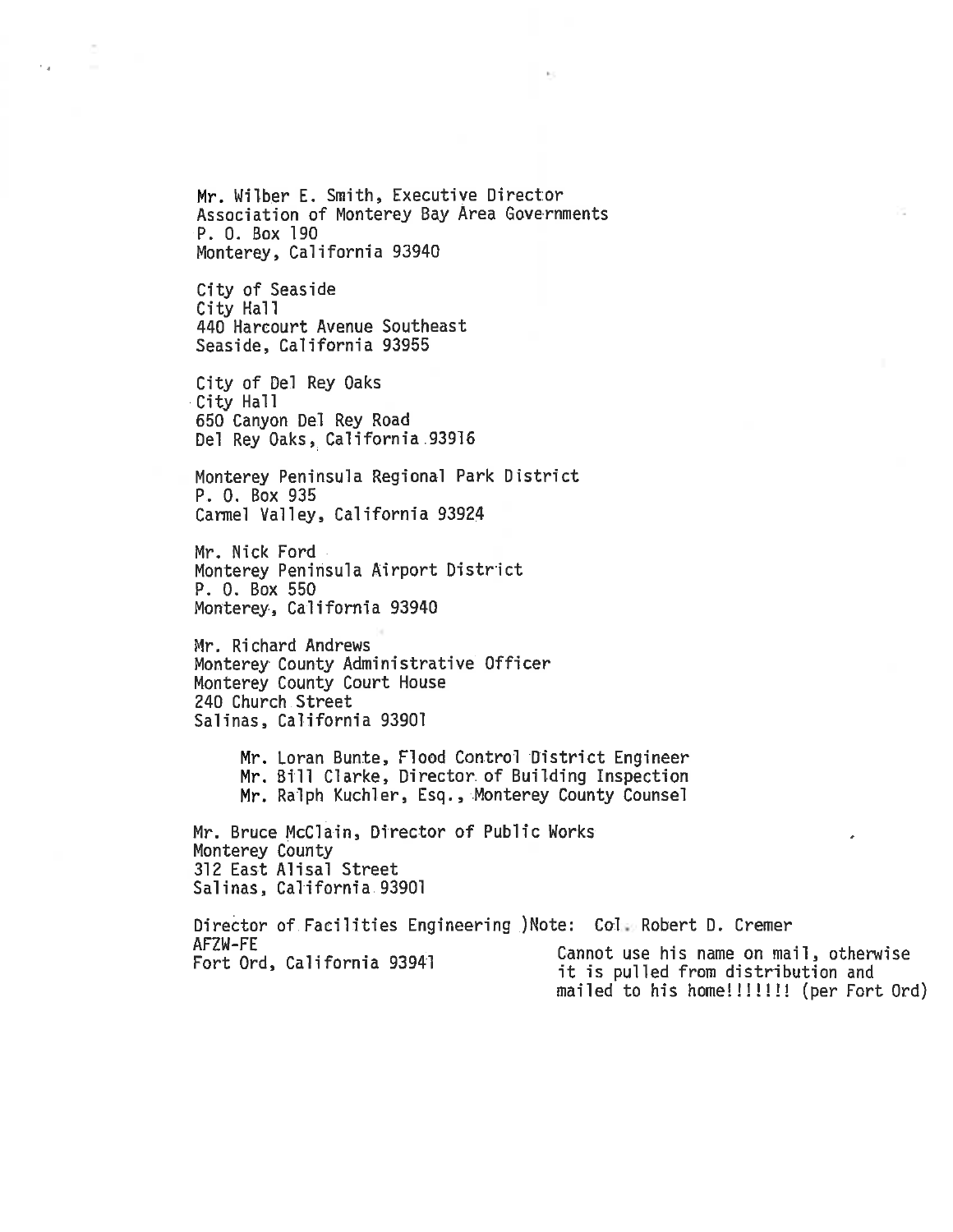

October 9, 1980

M<a;M.r.  $GEMALD' FFX$ 

 $Co<sub>2</sub>$  io: Mei. $c<sub>2</sub> < n$ . DAN:ELALSEPT AI...W ANDRESS LCUIS GOLD **red Hooker** 

City  $N$  .organ »o^it: usn-jf Mr. Milber E. Smith, Executive Director Association of Monterey Bay Areci Governments P. 0. Box 190 Monterey, California 93940

Dear Hr. Smith:

Enclosed is a fully executed agreement for the Canyon Del Rey Watershed Joint Powers Agency. The Agreement was authorized on October 7, 1980 by the Council's adoption of the enclosed Resolution No. 14,150 C.S.

Thank you for your continuing assistance.

Sincerely,

 $\alpha$ ru L. O'Hearn City Clerk P. L. O'Hearn<br>City Clerk<br>Lity Clerk<br>Little Clerk<br>Little and Del Pey Oaks

/pl oh Enclosure

CC: Cities of Seaside and Del Rey Oaks<br>Monterey Peninsula Regional Park District 659-4488  $\mathcal{E}^{\alpha}$ 139 Regional Park District 659-4488 Box<br>Airport District po B 550 montered Honter of County Airport District po 8 550 mondered

 $V$ Flood Control District Engineer  $\frac{2}{5}$   $\frac{2}{5}$ VDirector of Public Works 312 8. alised Selence 9390  $\nu$ Director of Building Inspection Court Hause j/Counsel ^iLu.\> tt-Atuji.

요즘~

Ford Ord Director of Facilities Engineering $\mathcal{A} \mathsf{F} \mathsf{2}\mathsf{W}\mathsf{-} \mathsf{F} \in$ Monterey City Attorney  $\begin{array}{ccc} \uparrow & \uparrow & \downarrow \\ \uparrow & \downarrow & \downarrow \end{array}$ Monterey City Attorney<br>Director of Public Works Planning Director Building Department  $F.$  and Cal 93941  $\omega$  attachment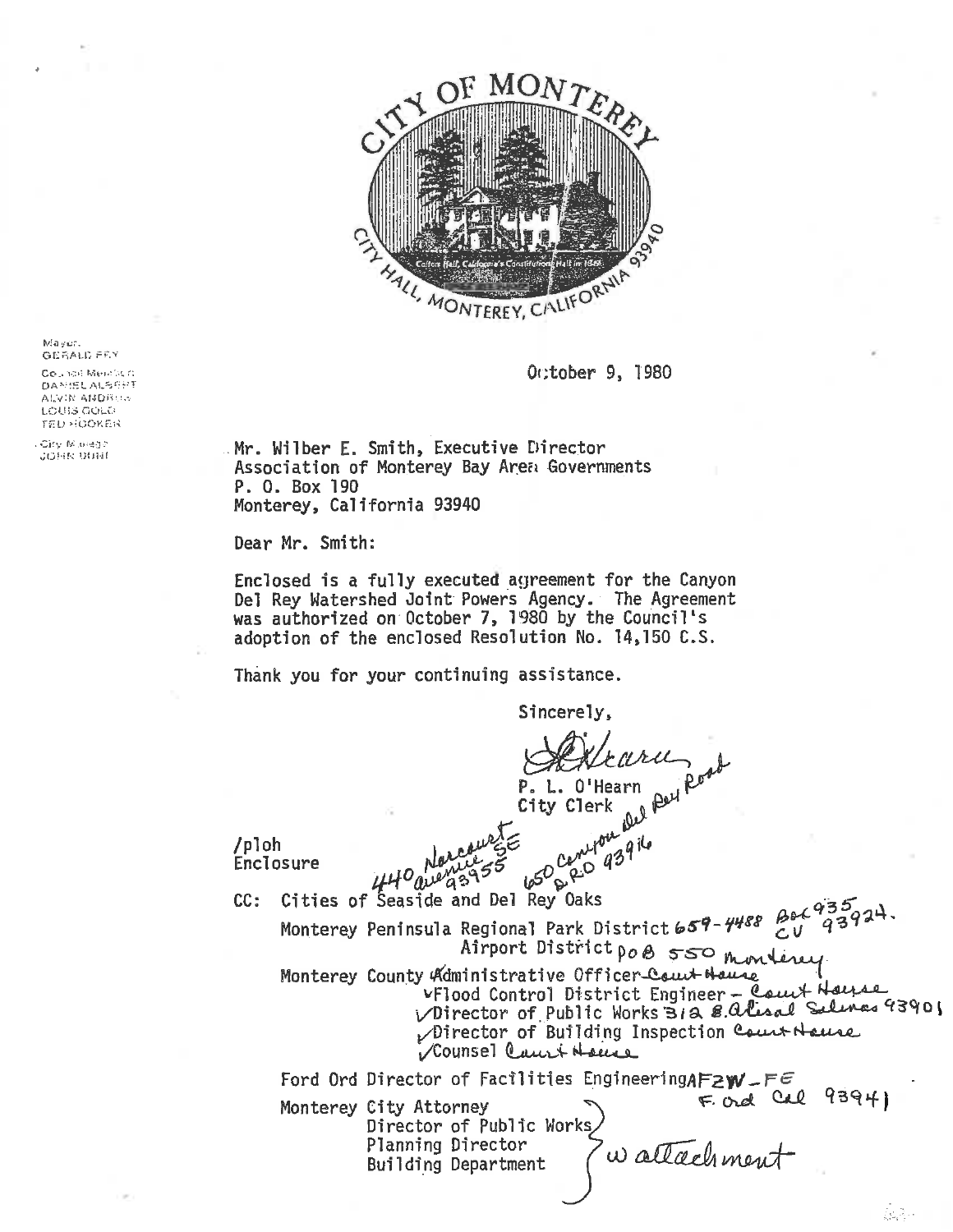# CANYON DEL RE^